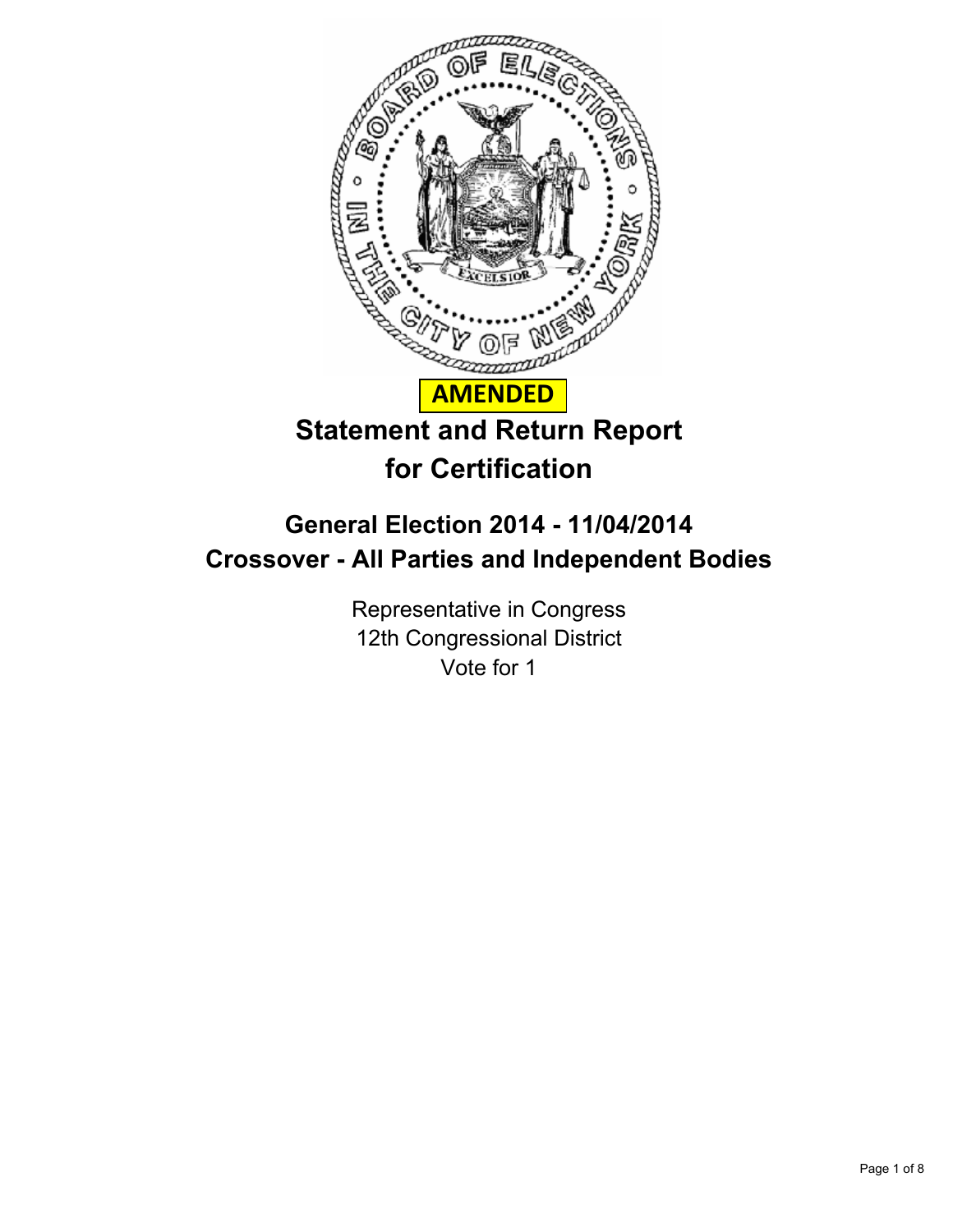

### **New York County**

| <b>PUBLIC COUNTER</b>                                    | 89,119 |
|----------------------------------------------------------|--------|
| <b>EMERGENCY</b>                                         | 3      |
| ABSENTEE/MILITARY                                        | 2,868  |
| <b>FEDERAL</b>                                           | 1,837  |
| <b>AFFIDAVIT</b>                                         | 1,261  |
| <b>Total Ballots</b>                                     | 95,088 |
| Less - Inapplicable Federal/Special Presidential Ballots | 0      |
| <b>Total Applicable Ballots</b>                          | 95,088 |
| CAROLYN B. MALONEY (DEMOCRATIC)                          | 63,200 |
| NICHOLAS S. DI IORIO (REPUBLICAN)                        | 17,433 |
| NICHOLAS S. DI IORIO (CONSERVATIVE)                      | 1,383  |
| CAROLYN B. MALONEY (WORKING FAMILIES)                    | 9,156  |
| NICHOLAS S. DI IORIO (INDEPENDENCE)                      | 1,053  |
| AL SMITH (WRITE-IN)                                      | 1      |
| ANNA JARDINE (WRITE-IN)                                  | 1      |
| BAY INNIS (WRITE-IN)                                     | 1      |
| BENJAMIN BALLER (WRITE-IN)                               | 1      |
| BEV LEFTKOWITZ (WRITE-IN)                                | 1      |
| BILL BLACK (WRITE-IN)                                    | 1      |
| BORTRAM KREVTER (WRITE-IN)                               | 1      |
| BRAIN WADDELL (WRITE-IN)                                 | 1      |
| <b>BRIAN BURKE (WRITE-IN)</b>                            | 1      |
| CARL MARSKNTERRY (WRITE-IN)                              | 1      |
| CAROL SHINE (WRITE-IN)                                   | 1      |
| CAROLINE KENNEDY (WRITE-IN)                              | 1      |
| CHARLES CONRAY (WRITE-IN)                                | 1      |
| CHARLES RANGEL (WRITE-IN)                                | 1      |
| CHRISTINE QUINN (WRITE-IN)                               | 1      |
| CLAUDE WINFIELD (WRITE-IN)                               | 2      |
| COREY BLAY (WRITE-IN)                                    | 1      |
| DANIEL SPARKMAN (WRITE-IN)                               | 1      |
| DAVID GOLDMAN (WRITE-IN)                                 | 1      |
| DAVID T. PIERRE (WRITE-IN)                               | 1      |
| DOMENIE REAHIE JR. (WRITE-IN)                            | 1      |
| DONNA KARAN (WRITE-IN)                                   | 1      |
| EDWARD M. BRADY (WRITE-IN)                               | 2      |
| ELLIOT SPITZER (WRITE-IN)                                | 1      |
| ERNEST HEMINGWAY (WRITE-IN)                              | 1      |
| HARVEY MILK (WRITE-IN)                                   | 1      |
| HENRY NASS (WRITE-IN)                                    | 1      |
| HOWARD KRULEWITZ (WRITE-IN)                              | 1      |
| JAMES BERGIN (WRITE-IN)                                  | 1      |
| JAMES POWER (WRITE-IN)                                   | 1      |
| JEREMY WIEN (WRITE-IN)                                   | 1      |
| JERRY MANDER NADLER (WRITE-IN)                           | 1      |
| JOSE ANTONIO VARGAS (WRITE-IN)                           | 1      |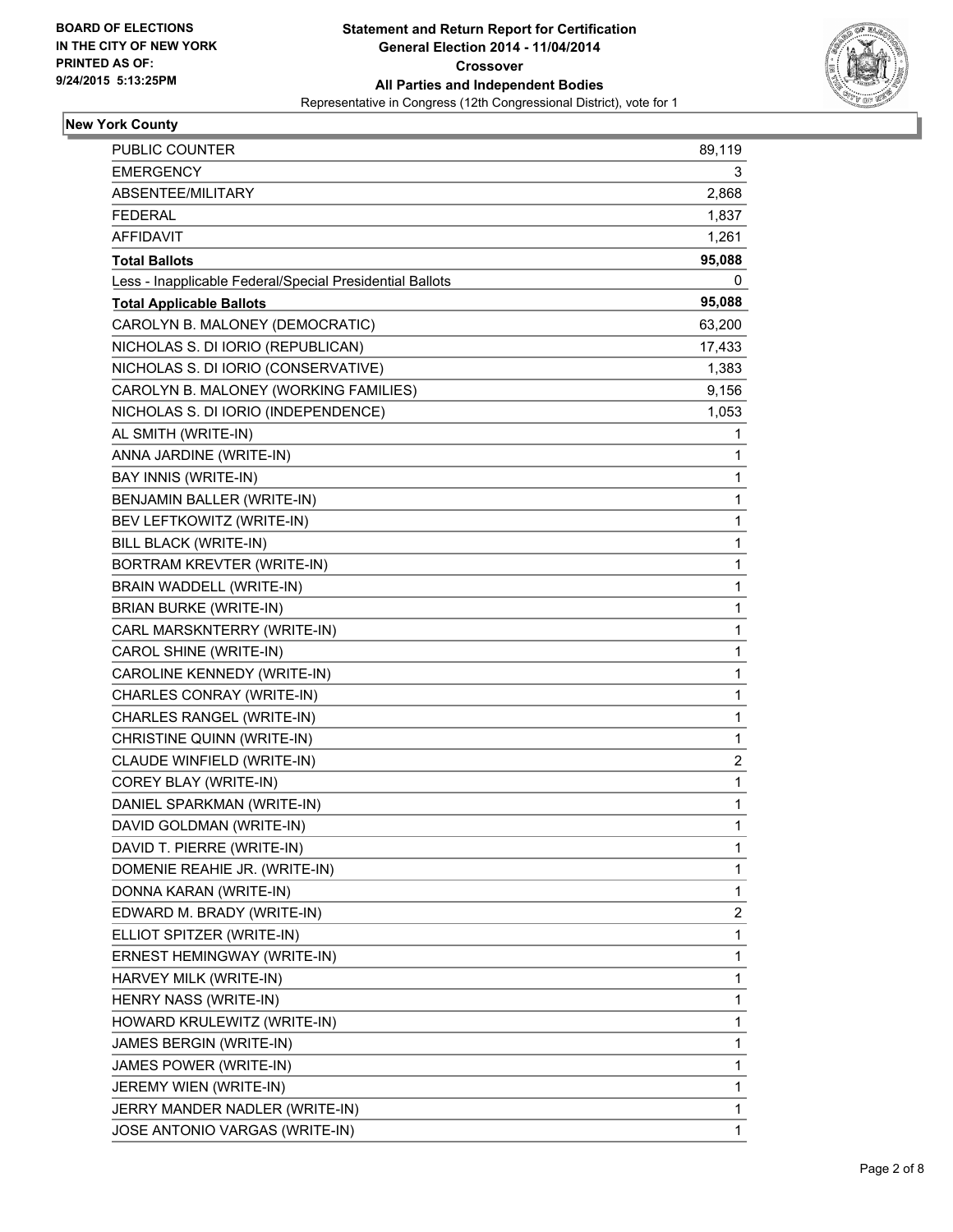

#### **New York County**

| KARL MARX (WRITE-IN)               | 1      |
|------------------------------------|--------|
| KAY BLOSS (WRITE-IN)               | 1      |
| KIRSTEIN EILER (WRITE-IN)          | 1      |
| LARRY SEABROOK (WRITE-IN)          | 1      |
| LEWIS FRIEDMAN (WRITE-IN)          | 1      |
| LIZ KRUGER (WRITE-IN)              | 1      |
| LIZ KRUGGER (WRITE-IN)             | 1      |
| MARC FIRSTENBERG (WRITE-IN)        | 1      |
| MARK HERSCHBERG (WRITE-IN)         | 1      |
| MARY NIR (WRITE-IN)                | 1      |
| MATTHEW KANE (WRITE-IN)            | 1      |
| MATTHEW NAMER (WRITE-IN)           | 1      |
| MATTHEW ROSEN (WRITE-IN)           | 1      |
| MATTHEW RUDANSKY (WRITE-IN)        | 1      |
| MICHAEL A RILEY (WRITE-IN)         | 1      |
| MICHAEL BLOOMBERG (WRITE-IN)       | 1      |
| MIHAELA CAVALI (WRITE-IN)          | 1      |
| NICOLE KRIST (WRITE-IN)            | 1      |
| NICOLE NOONAN (WRITE-IN)           | 1      |
| PETE GRANNIS (WRITE-IN)            | 1      |
| PETER D. COPELAND (WRITE-IN)       | 1      |
| RANDI HARRISON (WRITE-IN)          | 1      |
| RANDY CREDICO (WRITE-IN)           | 1      |
| ROBERT OENIRO (WRITE-IN)           | 1      |
| ROBERT SINGLETON (WRITE-IN)        | 1      |
| ROBERT STEPANEK (WRITE-IN)         | 1      |
| RONNIE ELDRIDGE (WRITE-IN)         | 1      |
| RONNY CARNY (WRITE-IN)             | 1      |
| ROSIE MENDEZ (WRITE-IN)            | 2      |
| RUSS FEINGOLD (WRITE-IN)           | 1      |
| RUSSELL BRAND (WRITE-IN)           | 1      |
| RUSSELL MINESS (WRITE-IN)          | 1      |
| RYAN BRESLIN (WRITE-IN)            | 2      |
| SCOTT STRINGER (WRITE-IN)          | 1      |
| SCRUBBLER DIBANGI (WRITE-IN)       | 1      |
| SETH GINSBERG (WRITE-IN)           | 1      |
| SHANNON R WALKER (WRITE-IN)        | 1      |
| SUSAN J. STEHLIK (WRITE-IN)        | 1      |
| TED ROSE (WRITE-IN)                | 1      |
| TIM MARION (WRITE-IN)              | 1      |
| UNATTRIBUTABLE WRITE-IN (WRITE-IN) | 37     |
| ZEPHYR TEACHOUT (WRITE-IN)         | 3      |
| <b>Total Votes</b>                 | 92,342 |
| Unrecorded                         | 2,746  |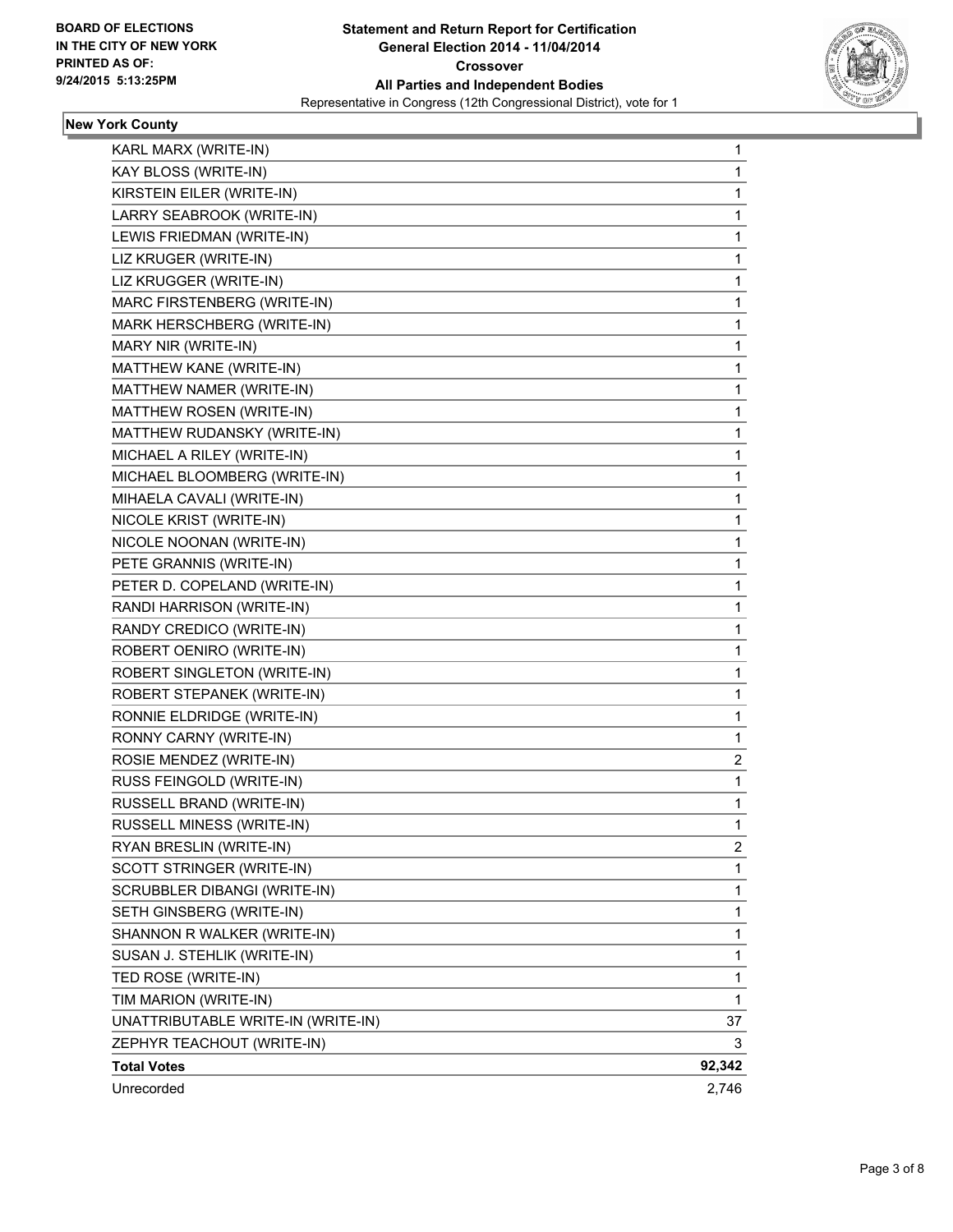

#### **Kings County**

| <b>PUBLIC COUNTER</b>                                    | 8,416            |
|----------------------------------------------------------|------------------|
| <b>EMERGENCY</b>                                         | 0                |
| ABSENTEE/MILITARY                                        | 121              |
| <b>FEDERAL</b>                                           | 80               |
| <b>AFFIDAVIT</b>                                         | 251              |
| <b>Total Ballots</b>                                     | 8,868            |
| Less - Inapplicable Federal/Special Presidential Ballots | 0                |
| <b>Total Applicable Ballots</b>                          | 8,868            |
| CAROLYN B. MALONEY (DEMOCRATIC)                          | 5,635            |
| NICHOLAS S. DI IORIO (REPUBLICAN)                        | 747              |
| NICHOLAS S. DI IORIO (CONSERVATIVE)                      | 223              |
| CAROLYN B. MALONEY (WORKING FAMILIES)                    | 1,753            |
| NICHOLAS S. DI IORIO (INDEPENDENCE)                      | 107              |
| AVI FRANK (WRITE-IN)                                     | $\mathbf{1}$     |
| <b>BERNIE SANDERS (WRITE-IN)</b>                         | $\mathbf{1}$     |
| JASON FARBMAN (WRITE-IN)                                 | $\mathbf{1}$     |
| <b>JESSICA HOFFMAN (WRITE-IN)</b>                        | 1                |
| JOHN HALL (WRITE-IN)                                     | 1                |
| <b>JULIA WILLIBRAND (WRITE-IN)</b>                       | $\boldsymbol{2}$ |
| LEIGH H LETZKUS (WRITE-IN)                               | 2                |
| LUKE BARTOLONE (WRITE-IN)                                | $\mathbf{1}$     |
| <b>OSCAR MEISER (WRITE-IN)</b>                           | $\mathbf{1}$     |
| TERESA TORE (WRITE-IN)                                   | $\mathbf{1}$     |
| TIM WU (WRITE-IN)                                        | $\mathbf{1}$     |
| UNATTRIBUTABLE WRITE-IN (WRITE-IN)                       | 4                |
| WILLIAM S. DAVIDSON JR. (WRITE-IN)                       | $\overline{2}$   |
| XIAO YU (WRITE-IN)                                       | $\mathbf{1}$     |
| YVES SMITH (WRITE-IN)                                    | 1                |
| <b>Total Votes</b>                                       | 8,486            |
| Unrecorded                                               | 382              |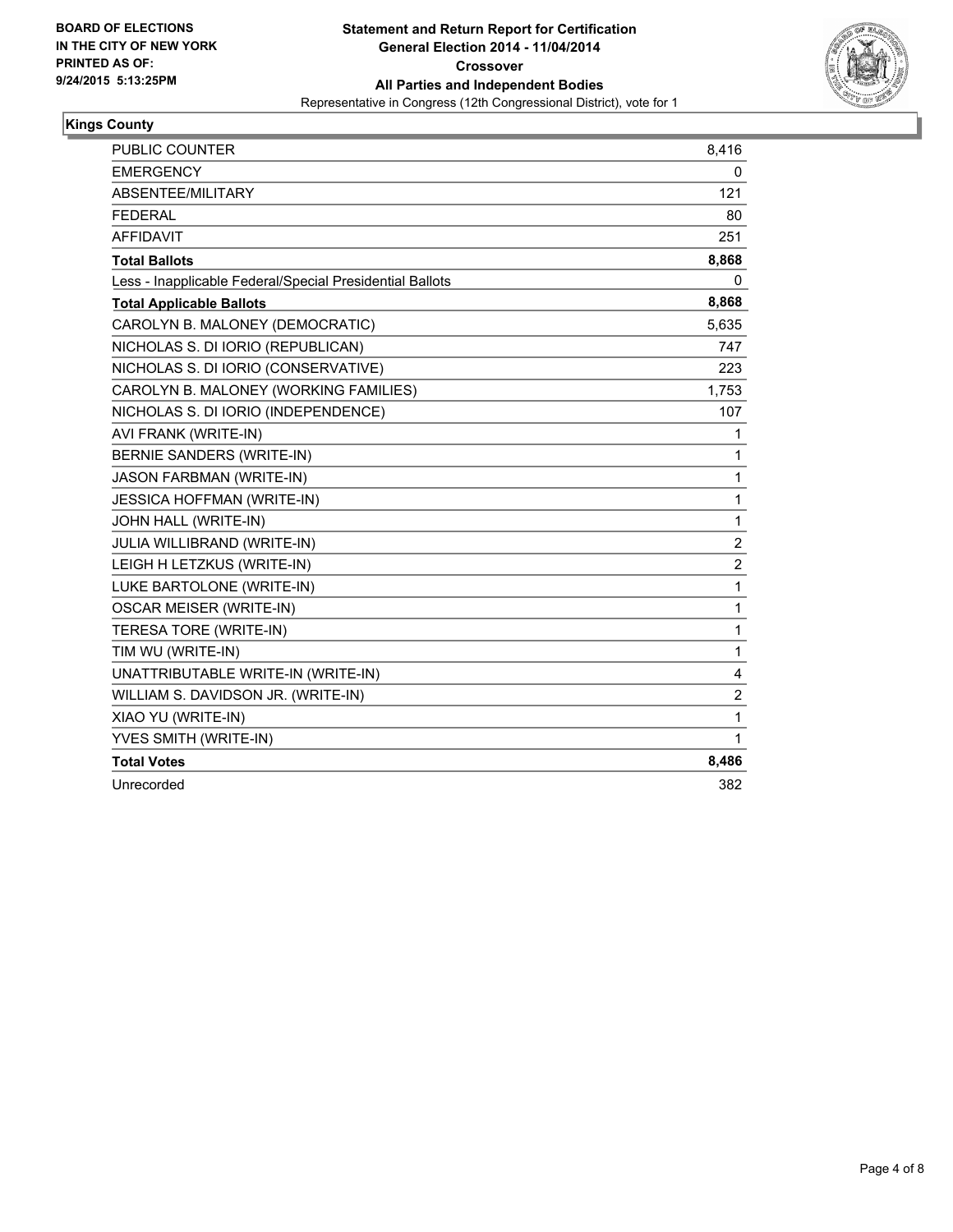

### **Queens County**

| PUBLIC COUNTER                                           | 12,802       |
|----------------------------------------------------------|--------------|
| <b>EMERGENCY</b>                                         | 0            |
| ABSENTEE/MILITARY                                        | 257          |
| <b>FEDERAL</b>                                           | 175          |
| <b>AFFIDAVIT</b>                                         | 230          |
| <b>Total Ballots</b>                                     | 13,464       |
| Less - Inapplicable Federal/Special Presidential Ballots | 0            |
| <b>Total Applicable Ballots</b>                          | 13,464       |
| CAROLYN B. MALONEY (DEMOCRATIC)                          | 9,605        |
| NICHOLAS S. DI IORIO (REPUBLICAN)                        | 1,384        |
| NICHOLAS S. DI IORIO (CONSERVATIVE)                      | 235          |
| CAROLYN B. MALONEY (WORKING FAMILIES)                    | 1,254        |
| NICHOLAS S. DI IORIO (INDEPENDENCE)                      | 166          |
| ADAM GAZA (WRITE-IN)                                     | 1            |
| ALEXANDER MCINTYRE (WRITE-IN)                            | 1            |
| AMANDA HUGINKISS (WRITE-IN)                              | $\mathbf{1}$ |
| ARMANDO CHAPELLQUEN (WRITE-IN)                           | $\mathbf 1$  |
| BILL DE BLASIO (WRITE-IN)                                | $\mathbf 1$  |
| CAROLINE SPECTOR (WRITE-IN)                              | 1            |
| DANIEL GARODNICK (WRITE-IN)                              | $\mathbf 1$  |
| EUGENE RHEE (WRITE-IN)                                   | 1            |
| HARRIS BERINGER (WRITE-IN)                               | 1            |
| HOWIE HAWKINS (WRITE-IN)                                 | $\mathbf 1$  |
| HULBERT H JAMES (WRITE-IN)                               | $\mathbf 1$  |
| JACQUELINE MERSON (WRITE-IN)                             | 1            |
| JAMES MONAGHAN (WRITE-IN)                                | $\mathbf{1}$ |
| JESSE VENTURA (WRITE-IN)                                 | 1            |
| JOHN STRATUDAKS (WRITE-IN)                               | $\mathbf{1}$ |
| JUDE THOMAS (WRITE-IN)                                   | $\mathbf{1}$ |
| UNATTRIBUTABLE WRITE-IN (WRITE-IN)                       | 10           |
| ZEPHYR TEACHOUT (WRITE-IN)                               | 3            |
| <b>Total Votes</b>                                       | 12,673       |
| Unrecorded                                               | 791          |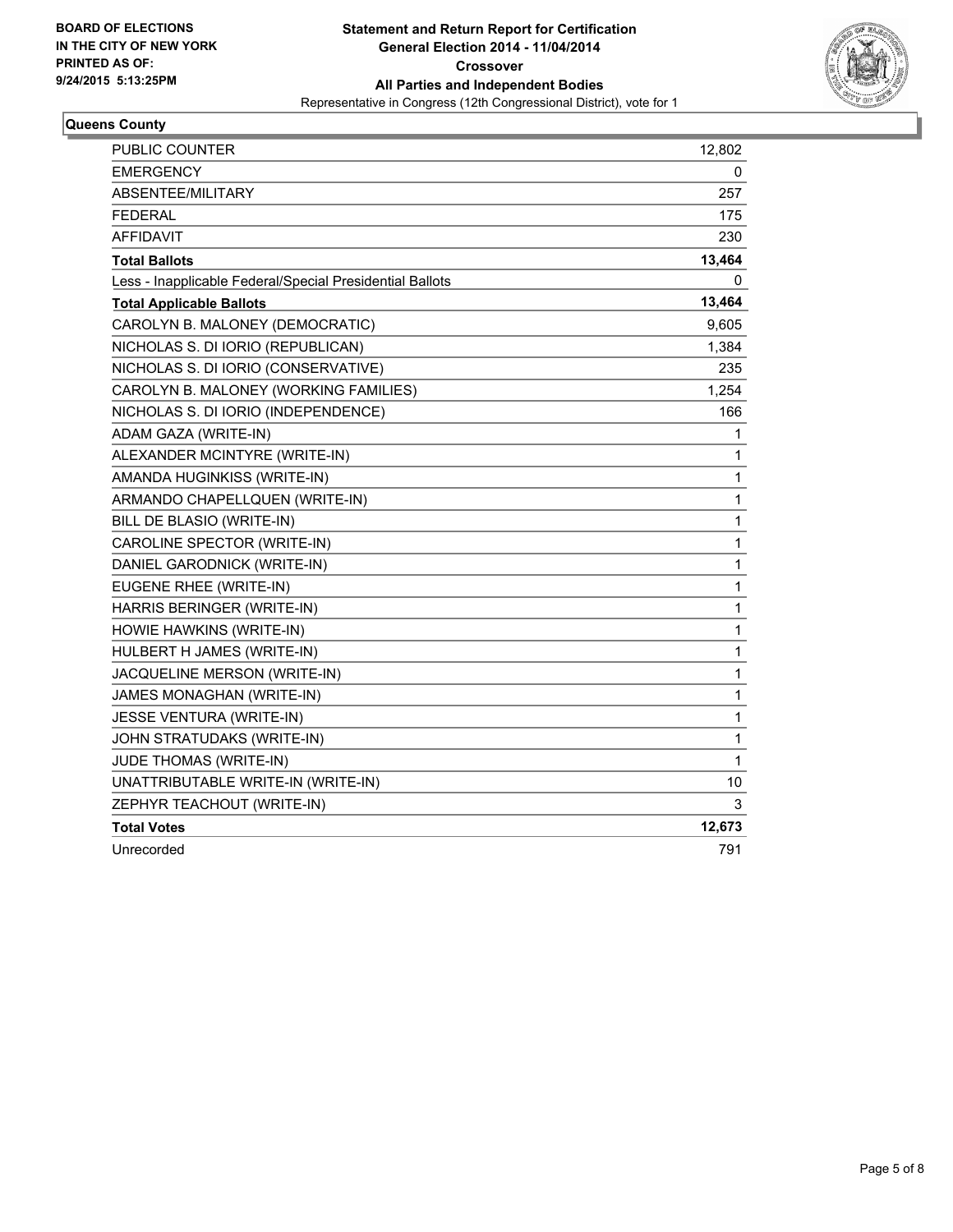

#### **Total for Representative in Congress (12th Congressional District)**

| PUBLIC COUNTER                                           | 110,337      |
|----------------------------------------------------------|--------------|
| <b>EMERGENCY</b>                                         | 3            |
| ABSENTEE/MILITARY                                        | 3,246        |
| <b>FEDERAL</b>                                           | 2,092        |
| <b>AFFIDAVIT</b>                                         | 1,742        |
| <b>Total Ballots</b>                                     | 117,420      |
| Less - Inapplicable Federal/Special Presidential Ballots | 0            |
| <b>Total Applicable Ballots</b>                          | 117,420      |
| CAROLYN B. MALONEY (DEMOCRATIC)                          | 78,440       |
| NICHOLAS S. DI IORIO (REPUBLICAN)                        | 19,564       |
| NICHOLAS S. DI IORIO (CONSERVATIVE)                      | 1,841        |
| CAROLYN B. MALONEY (WORKING FAMILIES)                    | 12,163       |
| NICHOLAS S. DI IORIO (INDEPENDENCE)                      | 1,326        |
| ADAM GAZA (WRITE-IN)                                     | 1            |
| AL SMITH (WRITE-IN)                                      | 1            |
| ALEXANDER MCINTYRE (WRITE-IN)                            | 1            |
| AMANDA HUGINKISS (WRITE-IN)                              | 1            |
| ANNA JARDINE (WRITE-IN)                                  | 1            |
| ARMANDO CHAPELLQUEN (WRITE-IN)                           | 1            |
| AVI FRANK (WRITE-IN)                                     | 1            |
| BAY INNIS (WRITE-IN)                                     | 1            |
| BENJAMIN BALLER (WRITE-IN)                               | 1            |
| BERNIE SANDERS (WRITE-IN)                                | 1            |
| BEV LEFTKOWITZ (WRITE-IN)                                | 1            |
| <b>BILL BLACK (WRITE-IN)</b>                             | 1            |
| BILL DE BLASIO (WRITE-IN)                                | 1            |
| BORTRAM KREVTER (WRITE-IN)                               | 1            |
| BRAIN WADDELL (WRITE-IN)                                 | 1            |
| <b>BRIAN BURKE (WRITE-IN)</b>                            | 1            |
| CARL MARSKNTERRY (WRITE-IN)                              | 1            |
| CAROL SHINE (WRITE-IN)                                   | 1            |
| CAROLINE KENNEDY (WRITE-IN)                              | $\mathbf{1}$ |
| CAROLINE SPECTOR (WRITE-IN)                              | 1            |
| CHARLES CONRAY (WRITE-IN)                                | 1            |
| CHARLES RANGEL (WRITE-IN)                                | 1            |
| CHRISTINE QUINN (WRITE-IN)                               | 1            |
| CLAUDE WINFIELD (WRITE-IN)                               | 2            |
| COREY BLAY (WRITE-IN)                                    | 1            |
| DANIEL GARODNICK (WRITE-IN)                              | 1            |
| DANIEL SPARKMAN (WRITE-IN)                               | 1            |
| DAVID GOLDMAN (WRITE-IN)                                 | 1            |
| DAVID T. PIERRE (WRITE-IN)                               | 1            |
| DOMENIE REAHIE JR. (WRITE-IN)                            | 1            |
| DONNA KARAN (WRITE-IN)                                   | 1            |
| EDWARD M. BRADY (WRITE-IN)                               | 2            |
| ELLIOT SPITZER (WRITE-IN)                                | 1            |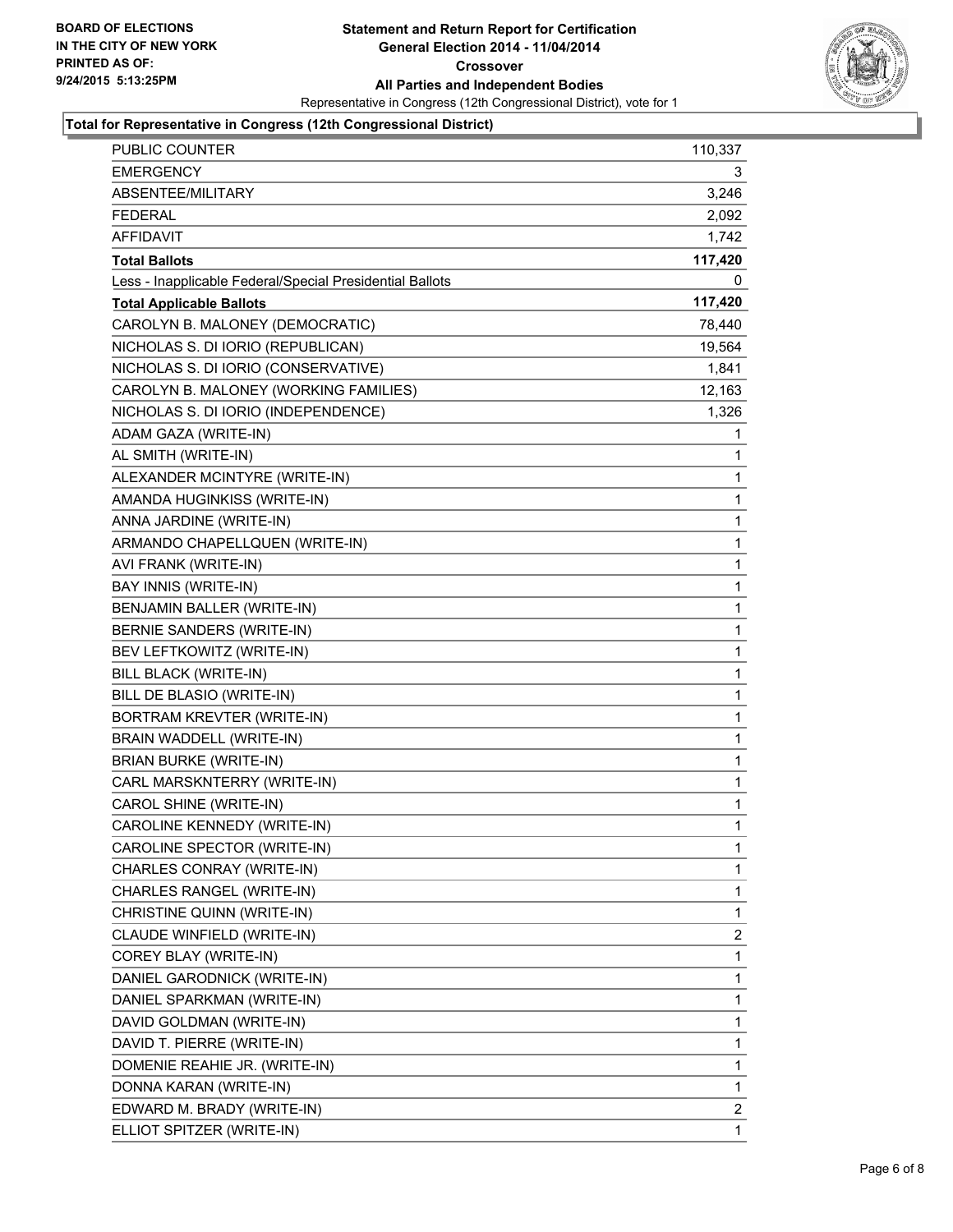

#### **Total for Representative in Congress (12th Congressional District)**

| ERNEST HEMINGWAY (WRITE-IN)       | 1              |
|-----------------------------------|----------------|
| EUGENE RHEE (WRITE-IN)            | 1              |
| HARRIS BERINGER (WRITE-IN)        | 1              |
| HARVEY MILK (WRITE-IN)            | 1              |
| HENRY NASS (WRITE-IN)             | 1              |
| HOWARD KRULEWITZ (WRITE-IN)       | 1              |
| HOWIE HAWKINS (WRITE-IN)          | 1              |
| HULBERT H JAMES (WRITE-IN)        | 1              |
| JACQUELINE MERSON (WRITE-IN)      | 1              |
| JAMES BERGIN (WRITE-IN)           | 1              |
| JAMES MONAGHAN (WRITE-IN)         | 1              |
| JAMES POWER (WRITE-IN)            | 1              |
| JASON FARBMAN (WRITE-IN)          | 1              |
| JEREMY WIEN (WRITE-IN)            | 1              |
| JERRY MANDER NADLER (WRITE-IN)    | 1              |
| JESSE VENTURA (WRITE-IN)          | 1              |
| <b>JESSICA HOFFMAN (WRITE-IN)</b> | 1              |
| JOHN HALL (WRITE-IN)              | 1              |
| JOHN STRATUDAKS (WRITE-IN)        | 1              |
| JOSE ANTONIO VARGAS (WRITE-IN)    | 1              |
| JUDE THOMAS (WRITE-IN)            | 1              |
| JULIA WILLIBRAND (WRITE-IN)       | $\overline{a}$ |
| KARL MARX (WRITE-IN)              | 1              |
| KAY BLOSS (WRITE-IN)              | 1              |
| KIRSTEIN EILER (WRITE-IN)         | 1              |
| LARRY SEABROOK (WRITE-IN)         | 1              |
| LEIGH H LETZKUS (WRITE-IN)        | $\overline{2}$ |
| LEWIS FRIEDMAN (WRITE-IN)         | 1              |
| LIZ KRUGER (WRITE-IN)             | 1              |
| LIZ KRUGGER (WRITE-IN)            | 1              |
| LUKE BARTOLONE (WRITE-IN)         | 1              |
| MARC FIRSTENBERG (WRITE-IN)       | 1              |
| MARK HERSCHBERG (WRITE-IN)        | 1              |
| MARY NIR (WRITE-IN)               | 1              |
| MATTHEW KANE (WRITE-IN)           | 1              |
| MATTHEW NAMER (WRITE-IN)          | 1              |
| MATTHEW ROSEN (WRITE-IN)          | 1              |
| MATTHEW RUDANSKY (WRITE-IN)       | 1              |
| MICHAEL A RILEY (WRITE-IN)        | 1              |
| MICHAEL BLOOMBERG (WRITE-IN)      | 1              |
| MIHAELA CAVALI (WRITE-IN)         | 1              |
| NICOLE KRIST (WRITE-IN)           | 1              |
| NICOLE NOONAN (WRITE-IN)          | 1              |
| <b>OSCAR MEISER (WRITE-IN)</b>    | 1              |
| PETE GRANNIS (WRITE-IN)           | 1              |
| PETER D. COPELAND (WRITE-IN)      | 1              |
|                                   |                |